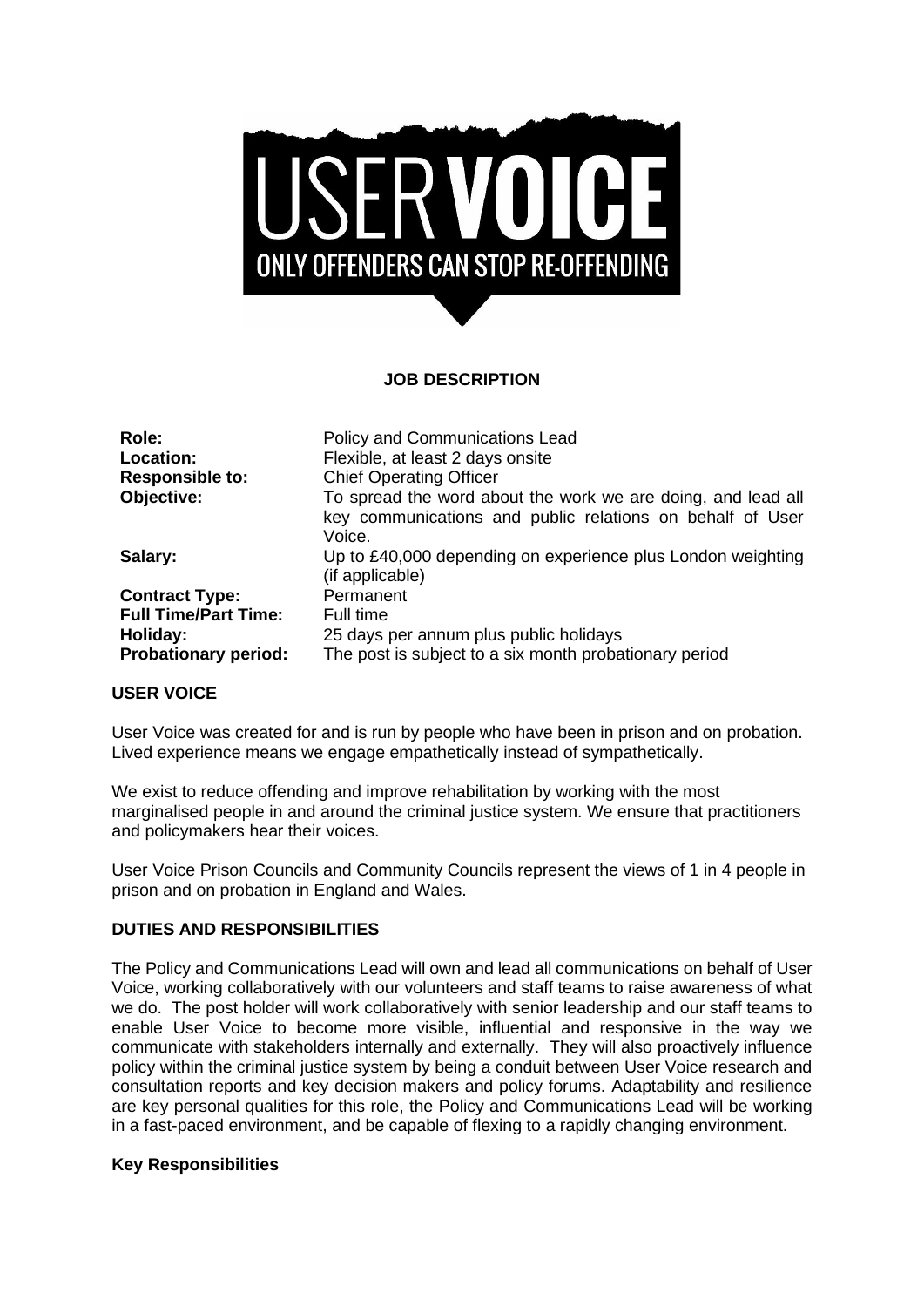- Lead our regional and national campaigns and raise awareness of the User Voice brand.
- Manage content and performance on websites and social media platforms
- Design marketing and presentation templates, including quantitative and qualitative reports, brochures, letters, emails, posters, social media platforms and websites, according to brand guidelines
- Manage the internal newsletter content and use the staff intranet to disseminate appropriate information.
- Promote good news stories and successes both within the organisation and outside of it
- **•** In collaboration with our staff teams, organise and deliver seminars and co-production events, including researching and producing written materials, presentations, guides, and facilitating training sessions.
- Attend User Voice Service User and Prison Councils, Council Elections and Council Events to communicate these externally.
- Work closely with our research team in gathering and collating service user insight, supporting the delivery of service user consultations, carrying out event evaluations, and obtaining service provider and stakeholder feedback for offline and online communications.
- Creatively write, report and promote the insights and findings from the research team.
- Support the management of stakeholder relationships with key decision makers in the criminal justice system, attending and / or organizing briefing sessions, meet and greets, and co-production events.
- Write press releases relating to changes and developments in policy agendas based on the authentic voice of service users.
- Measure, analyse and report on all campaign performances.
- Recruit and induct interns and volunteers and supervise their work.

# **Other**

- Pick up new activities that fall broadly in the purpose of the role.
- Fix things that you can see need fixing.
- Identify problems and find solutions.
- Carrying out tasks with due regard to User Voice policies practices and procedures, including health and safety, equality and diversity, and safeguarding.

# **PERSON SPECIFICATION**

#### **Essential**

- 1. A strong communications professional with minimum 4 years' experience in a similar role
- 2. Educated to degree level or equivalent experience in a relevant field
- 3. Experience of writing creative and visually appealing reports and reporting impact in creative ways
- 4. Experience of designing and delivering content across a range of media channels
- 5. Experience of managing a variety of internal and external stakeholders
- 6. Experience in contributing to influential meetings, briefing sessions, or public events
- 7. Excellent IT skills, including: Word, Excel, Powerpoint, Adobe Creative Suite, social media, websites, and extensive experience of using a range of software packages to enhance internal and external communications.
- 8. Experience of measuring effectiveness, monitoring compliance, and promoting best practice
- 9. Confident and articulate presenter
- 10. Experience of CMS platforms, preferably WordPress
- 11. Familiar with analytics platforms, preferably Google Analytics